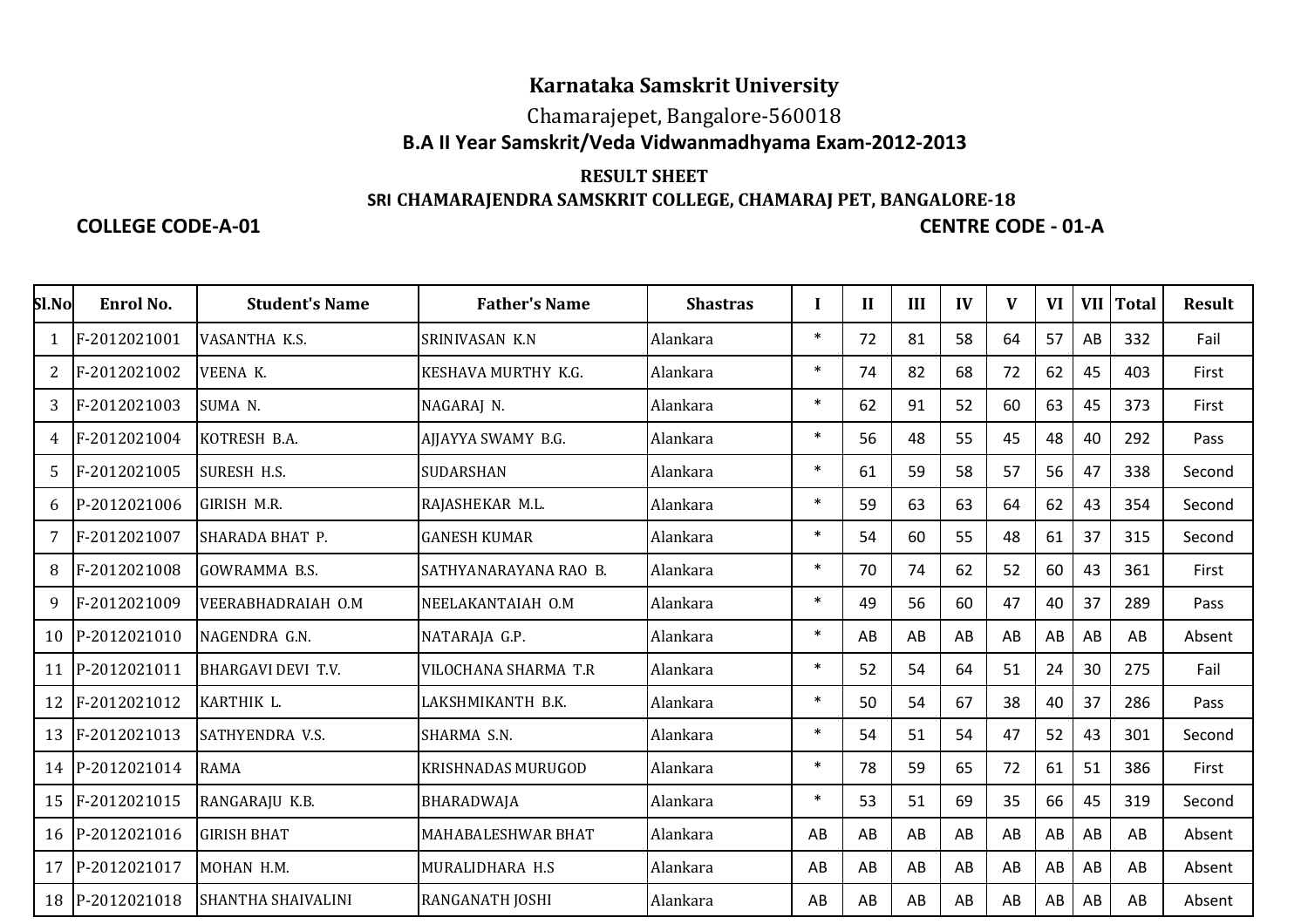| 19 | F-2012021019    | <b>SAHANA S.</b>                          | SRINIVAS RAMASESH V.S.     | Alankara              | $\ast$ | 61 | 85 | 63     | 46     | 41 | 54  | 350    | Pass   |
|----|-----------------|-------------------------------------------|----------------------------|-----------------------|--------|----|----|--------|--------|----|-----|--------|--------|
| 20 | F-2012021020    | ARUNA R.                                  | RAMANANDA M.A.             | Vyakarna              | $\ast$ | 69 | AB | AB     | AB     | AB | AB  | 69     | Fail   |
| 21 | F-2012021021    | MANOHAR C.S.                              | <b>CHANDRASHEKAR D.S</b>   | Vyakarna              | $\ast$ | 67 | 69 | 61     | 44     | 40 | 54  | 335    | Second |
| 22 | F-2012021022    | SREENIVASA H.V.                           | <b>VENKATESHA BHAT H.S</b> | Vyakarna              | $\ast$ | 40 | 72 | 47     | 6      | 40 | 40  | 245    | Fail   |
| 23 | P-2012021023    | RAGHUNANDANA R.                           | RAVINDRA C.R.              | Vyakarna              | $\ast$ | 74 | 85 | 75     | 56     | 47 | 64  | 401    | First  |
| 24 | P-2012021024    | MAMATHA KUMARI M.                         | MOHAN KUMAR RATHOD         | Vyakarna              | $\ast$ | 50 | 86 | 76     | 67     | 43 | 64  | 386    | First  |
| 25 | P-2012021025    | <b>ABHILASH Y.G</b>                       | <b>GURURAJ Y.K</b>         | Dwaitha               | $\ast$ | 54 | AB | AB     | AB     | AB | AB  | 54     | Fail   |
| 26 | P-2012021026    | <b>BINDUMADHAV KERUR</b>                  | RAMACHANDRA                | Dwiata                | $\ast$ | 70 | 82 | 64     | 52     | AB | AB  | 268    | Fail   |
| 27 | F-2012021027    | HARI PRASAD B.S.                          | SRINIVASA RAO P.           | Dwaitha               | $\ast$ | 69 | 83 | 61     | 61     | 36 | AB  | 310    | Fail   |
| 28 | F-2012021028    | <b>VENKATESH S.</b>                       | SRINIVASA MURTHY T.M.      | Adwaitha              | $\ast$ | 61 | 85 | 47     | 42     | 35 | 37  | 307    | Second |
| 29 | P-2012021029    | VISHALASKSHI M.L.                         | LAKSHMINARAYAN M.K         | Adwaitha              | $\ast$ | AB | AB | AB     | AB     | AB | AB  | AB     | Absent |
| 30 | P-2012021030    | <b>SHRIMATI BHAT</b>                      | RAMACHANDRA BHAT           | Adwaitha              | $\ast$ | 67 | 80 | 48     | 50     | 39 | 51  | 335    | Second |
| 31 | P-2012021031    | <b>GEETHA R.</b>                          | RAMANNA G.N.               | Adwaitha              | $\ast$ | 70 | 87 | 84     | 64     | 63 | 45  | 413    | First  |
| 32 | F-2012021032    | MANJUNATHA GANAPATI BHAT GANAPATI V. BHAT |                            | Adwaitha              | 10     | 77 | AB | 63     | AB     | 57 | 42  | 249    | Fail   |
| 33 | F-2012021033    | KIRAN KUMAR K.G.                          | <b>GOPAL DEEKSHITH K.N</b> | Adwaitha              | $\ast$ | AB | AB | AB     | AB     | AB | AB  | AB     | Absent |
| 34 | P-2012021034    | <b>SRIKANTHA SHARMA</b>                   | MURTHY K.N                 | Adwaitha              | $\ast$ | AB | AB | AB     | AB     | AB | AB  | AB     | Absent |
| 35 | P-2012021035    | VIJAYA KUMAR P.                           | VIDYAPATHI RAO P.          | Adwaitha              | $\ast$ | 80 | AB | AB     | AB     | AB | AB  | 80     | Fail   |
| 36 | P-2012021036    | SAMATHA P.                                | PRAHLAD R.                 | Nanaveena             | $\ast$ | 82 | 87 | AB     | AB     | AB | AB  | 169    | Absent |
| 37 | P-2012021037    | KUMARSWAMY G. HAVERI<br><b>MATH</b>       | <b>GUDLAYYA</b>            | Jainasiddantha        | $\ast$ | 42 | 60 | 50     | 56     | 66 | 23  | 297    | Fail   |
| 38 | F-2012021038    | NAGESH KUMAR V.                           | VENKATAPPA V.              | <b>Jainasiddantha</b> | $\ast$ | 38 | 74 | 40     | 40     | 43 | AB  | 235    | Fail   |
|    | 39 F-2012021039 | <b>GANAPATI BHAT</b>                      | <b>SHAMBHU BHAT</b>        | Alankara              | $\ast$ | 71 | 82 | 61     | 47     | 40 |     | 46 347 | Second |
| 40 | F-2012021040    | THEJUS DIXIT K.N                          | KRISHNA MURTHY K.N.        | Adwaitha              | AB     | AB | AB | AB     | AB     | AB | AB  | AB     | Absent |
| 41 | F-2012021041    | SEETHALAKSHMI B.K.                        | KRISHNAMURTHY B.N.         | Vishistadwaita        | AB     | AB | AB | AB     | AB     | AB | AB  | AB     | Absent |
| 42 | P-2012021042    | DILEEP K.                                 | PRASAD K.V.                | Rugveda               |        |    |    | $\ast$ | $\ast$ | 70 | 381 | 451    | First  |
|    | 43 P-2012021043 | PRADEEP K.                                | PRASAD K.V.                | Rugveda               |        |    |    | $\ast$ | $\ast$ | 63 | 380 | 443    | First  |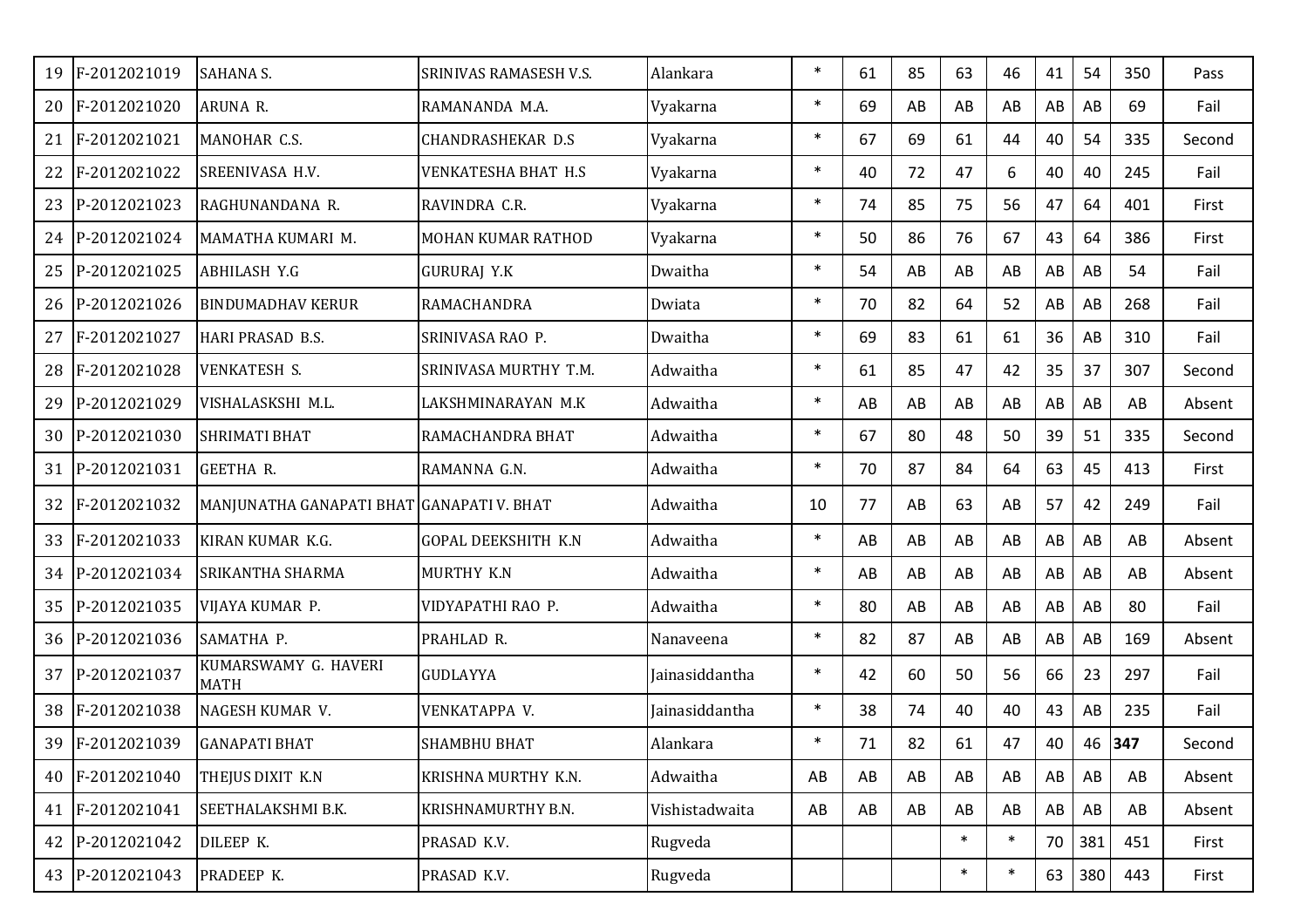| 44 | P-2012021044    | DATTARAJ DESHPANDE                    | ASHOK RAO DESHPANDE         | Rugveda          |  | $\ast$ | $\ast$ | 55 | 384 | 439 | First              |
|----|-----------------|---------------------------------------|-----------------------------|------------------|--|--------|--------|----|-----|-----|--------------------|
|    | 45 P-2012021045 | RAVI KUMAR M.                         | MURALIDHAR P.               | Rugveda          |  | $\ast$ | $\ast$ | 65 | 381 | 446 | First              |
|    | 46 P-2012021046 | SANTOSH M.                            | MURALIDHAR P.               | Rugveda          |  | $\ast$ | $\ast$ | 58 | 381 | 439 | First              |
| 47 | P-2012021047    | SHARASCHANDRA S.                      | SOMASHEKHARA H.N.           | Rugveda          |  | $\ast$ | $\ast$ | 69 | 380 | 449 | First              |
| 48 | P-2012021048    | <b>HARISH KARANAM</b>                 | <b>RAMESH</b>               | Rugveda          |  | $\ast$ | $\ast$ | 60 | 382 | 442 | First              |
| 49 | P-2012021049    | <b>SHESHAGIRI NADIGER</b>             | <b>SWAMI RAO</b>            | Rugveda          |  | $\ast$ | $\ast$ | 52 | 381 | 433 | First              |
| 50 | P-2012021050    | SHANTHA KUMAR T.N.                    | NANJUNDAIAH S.              | Krishnayajurveda |  | $\ast$ | $\ast$ | 50 | 445 | 495 | <b>DISTINCTION</b> |
| 51 | P-2012021051    | RAJESH H.V.                           | VENKATGIRI RAO H.R          | Krishnayajurveda |  | $\ast$ | $\ast$ | AB | 460 | 460 | First              |
| 52 | F-2012021052    | SRIKANTH BHAT K.                      | RAMAKRISHNA BHAT K.         | Krishnayajurveda |  | $\ast$ | $\ast$ | AB | AB  | AB  | Absent             |
| 53 | F-2012021053    | <b>GURUMOORTI KRISHNA BHAT</b>        | <b>KRISHNA BHAT</b>         | Krishnayajurveda |  | $\ast$ | $\ast$ | 40 | 458 | 498 | <b>DISTINCTION</b> |
| 54 | P-2012021054    | SUDARSHANACHARYULU A.                 | SRINIVASACHARYULU A.        | Krishnayajurveda |  | $\ast$ | $\ast$ | 45 | AB  | 45  | Fail               |
| 55 | P-2012021055    | <b>BHANU PRAKASH DIXITH</b>           | SURYANARAYANA DIXIT A.G     | Krishnayajurveda |  | $\ast$ | $\ast$ | 50 | 458 | 508 | <b>DISTINCTION</b> |
| 56 | P-2012021056    | VENKATESHA I.N.                       | NAGARAJAIAH I.N.            | Krishnayajurveda |  | $\ast$ | $\ast$ | 20 | 435 | 455 | Fail               |
|    | 57 P-2012021057 | KIRAN KUMAR H.T                       | ТНІММАРРАІАН                | Krishnayajurveda |  | $\ast$ | $\ast$ | 45 | 460 | 505 | <b>DISTINCTION</b> |
| 58 | P-2012021058    | SHRIKANT CHINTAMANI<br><b>GOKARNA</b> | CHINTAMANI GOKARNA          | Krishnayajurveda |  | $\ast$ | $\ast$ | 44 | 453 | 497 | <b>DISTINCTION</b> |
|    | 59 P-2012021059 | HARIHARA K.                           | SAINATH K.                  | Krishnayajurveda |  | $\ast$ | $\ast$ | 50 | 458 | 508 | <b>DISTINCTION</b> |
| 60 | P-2012021060    | SUKUMARA UPADHYAYA M.S                | SUBRAHMANYA UPADHYAYA<br>М. | Krishnayajurveda |  | $\ast$ | $\ast$ | 60 | 445 | 505 | <b>DISTINCTION</b> |
| 61 | P-2012021061    | <b>RAVI BHAT</b>                      | <b>NARAYAN BHAT</b>         | Krishnayajurveda |  | $\ast$ | $\ast$ | 40 | 433 | 473 | First              |
|    | 62 P-2012021062 | KRISHNA MURTHY N. HEGDE               | NARAYANAMURTHY HEGDE B.     | Krishnayajurveda |  | $\ast$ | $\ast$ | 50 | 455 | 505 | <b>DISTINCTION</b> |
| 63 | F-2012021063    | <b>GANESH H.T</b>                     | ТНІММАРРА ВНАТ              | Krishnayajurveda |  | $\ast$ | $\ast$ | 62 | 440 | 502 | <b>DISTINCTION</b> |
|    | 64 F-2012021064 | KEERTHI BHAT C.G.                     | GANAPATHI BHAT C.K.         | Krishnayajurveda |  | $\ast$ | $\ast$ | AB | AB  | AB  | Absent             |
|    | 65 P-2012021065 | <b>GIREESH SHELLIKERI</b>             | <b>GOVIND SHELLIKERI</b>    | Shuklayajurveda  |  | $\ast$ | $\ast$ | 62 | AB  | 62  | Fail               |
|    | 66 P-2012021066 | PRADEEPRAJ PUROHIT                    | SHREEPADRAJ PUROHIT         | Shuklayajurveda  |  | $\ast$ | $\ast$ | 58 | AB  | 58  | Fail               |